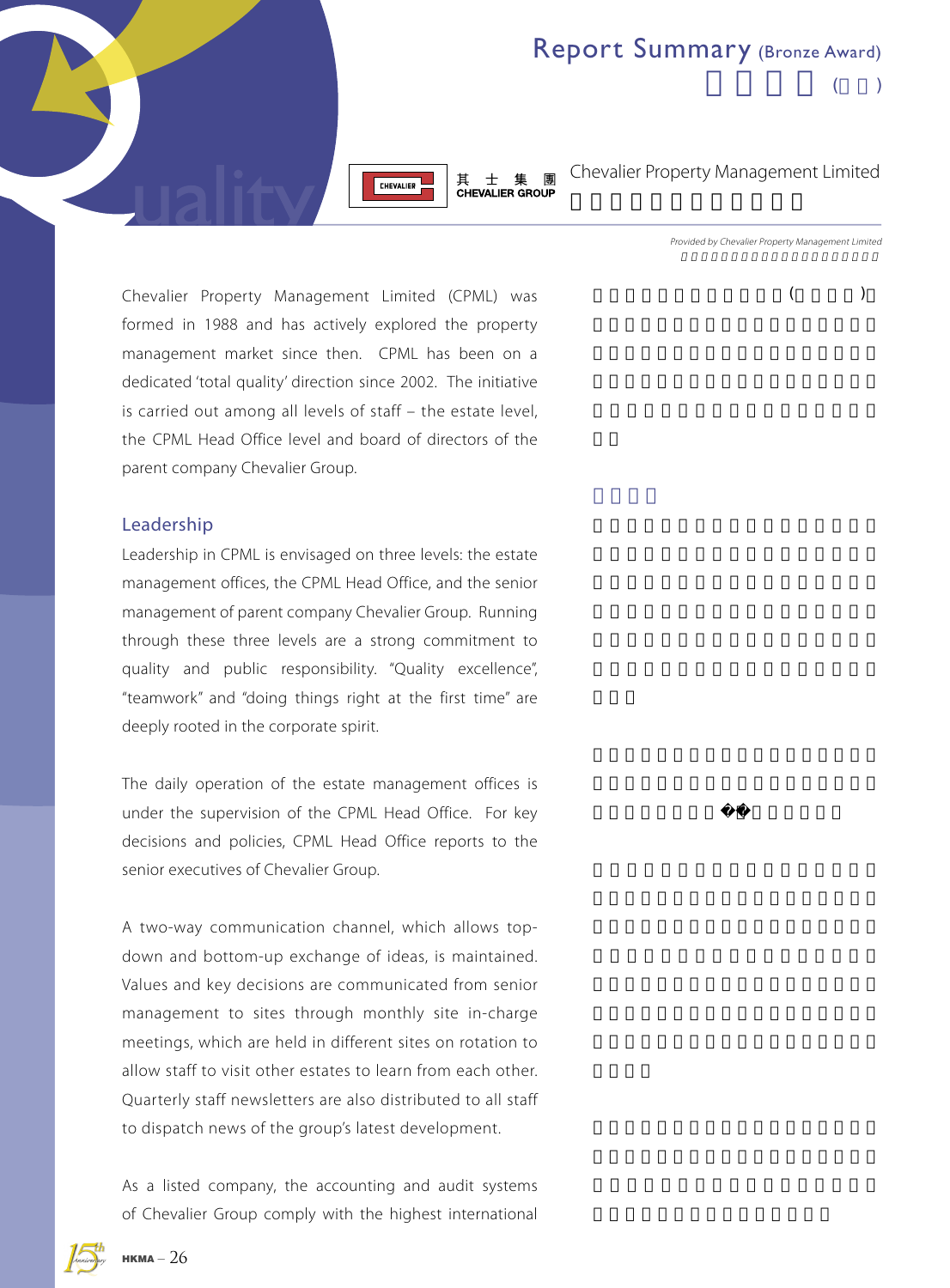$($ 

standards, and internal audit reports are submitted to three independent non-executive directors. Such governance is extended to CPML.

### Strategic Planning

The strategy development process includes 2 stages:

- A thorough SWOT (Strength-Weakness-Opportunity-Threat) analysis to evaluate the company's position ;
- A strategic development procedure involving the Group's top management, CPML management, CPML's senior managers and Area Managers.

After the above steps, long term and short term goals are set to achieve greater business growth and higher level of customer satisfaction. These goals are then translated into action plans and are communicated to all levels of staff, with clear guidance given on how to achieve them.

The action plans include key performance measures to help evaluate performance. Performance measures include the number of tenders submitted and awarded, renewal of contracts, results of customer survey, etc.

### Customer and Market Focus

Given the fierce competition of the property management market, CPML has defined its niche market segment to be small-scale residential developments where there is less competition from the major players.

CPML provides ample communication channels for customers to express their opinions, such as suggestion box, customer hotline, regular meeting with Incorporated Owners (IO) and Estate Owners' Committee (EOC). Hence trusted and

 $(SWOT)$ 

•  $\bullet$ 

• 由集團高層、其士富居管理層,以至高

 $($   $)$   $($   $)$ 

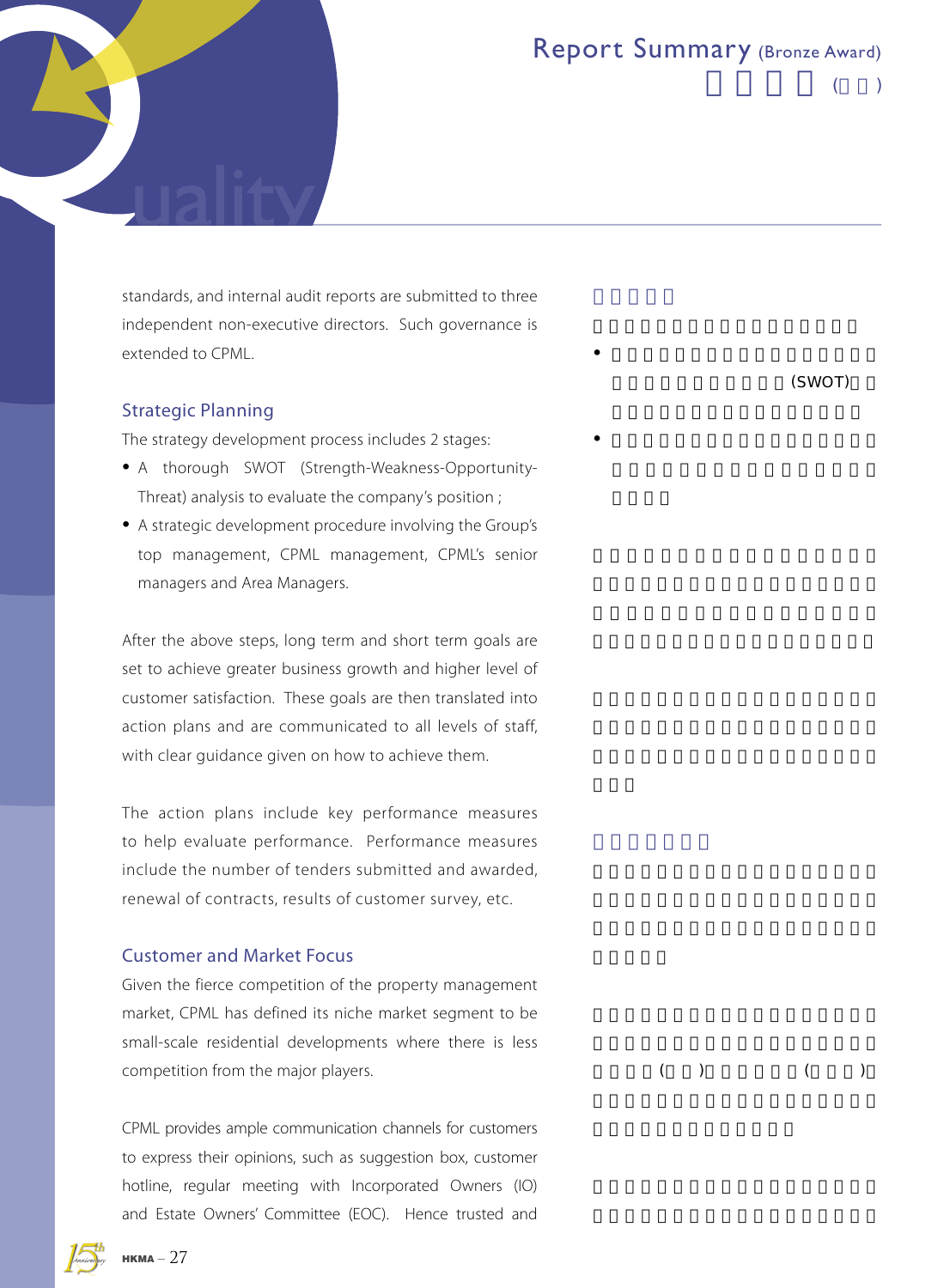$/$ 

 $/$  $/$ 



 $($ 

harmonious relationships have been established between CPML staff and the residents and IO of the estates concerned.

Subject to approval from IO in individual estates, customer surveys are conducted regularly to provide an indication of customer satisfaction level on each aspect, and areas where improvement is needed. Complaint handling procedures and workflow are made known to all site staff and monthly complaint analyses are submitted to the Head Office.

CPML values learning from failure. In cases where we fail to secure a tender, we will talk to the IO members to find out our inadequacy vis-à-vis our competitors, so as to improve our competitiveness.

#### Measurement, Analysis, and Knowledge Management

Performance analysis and review in CPML are performed on three levels: site level, Head Office level and corporate level. On site level, the site in-charge of each estate is responsible for the performance review of his/her staff at the site, as well as the operational aspects of the estate concerned. On Head Office level, some Head Office staff (both managerial and general staff ) conduct regular patrol during daytime and sudden check at nighttime to ensure the performance of our staff.

The atmosphere, channels, as well as technical requirements for information-sharing are constantly upgraded. We request every staff to pay attention to the property management services, especially newly implemented services, of the buildings or estates they live in, and share the strengths and weaknesses of other management companies with other staff.

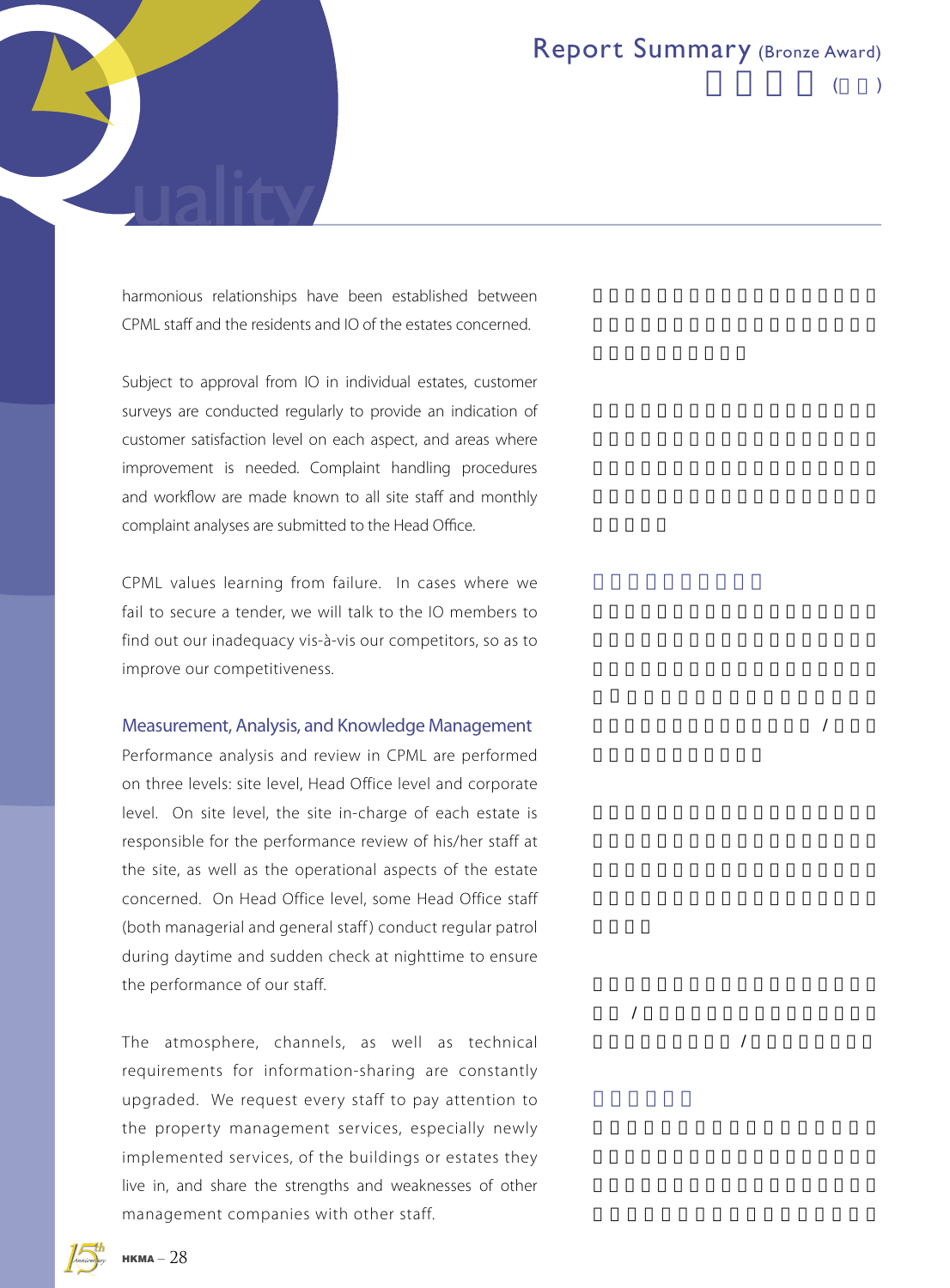$\overline{\phantom{a}}$ 

 $($ 

CPML also encourages staff to join elections to be EOC/ IO members in the estates they live in. Through such participation, we obtained very solid experience of how to cooperate with IO in the estates we manage.

#### Human Resource Focus

In CPML there is a well defined system of job design, performance review, recognition and career progression. Staff communication is much emphasized in work management as a cohesive working team is an effective working team. Staff meetings are held once a month in estates to review and discuss issues related to estate management operation, policy implementation and customer feedback. Frontline staff can also take this opportunity to voice out their work problems and grievances during the meeting.

Life-long learning is encouraged and training programmes of specific focus are available, namely Basic, Quality, Safety and Technical modules. Customer service is given special emphasis for CPML staff.

### Process Management

Process management focuses on adding value to customers in today's market of fierce competition. In recent years, CPML has geared up to provide value-added elements in addition to its high quality service. These elements include a recognized brand, enhanced communication, a harmonious living environment and substantial savings for the estate. Through a series of cost-saving and energysaving measures, CPML is able to achieve substantial reserve for the estates without any increase in management fee, and this is well appreciated by the residents.